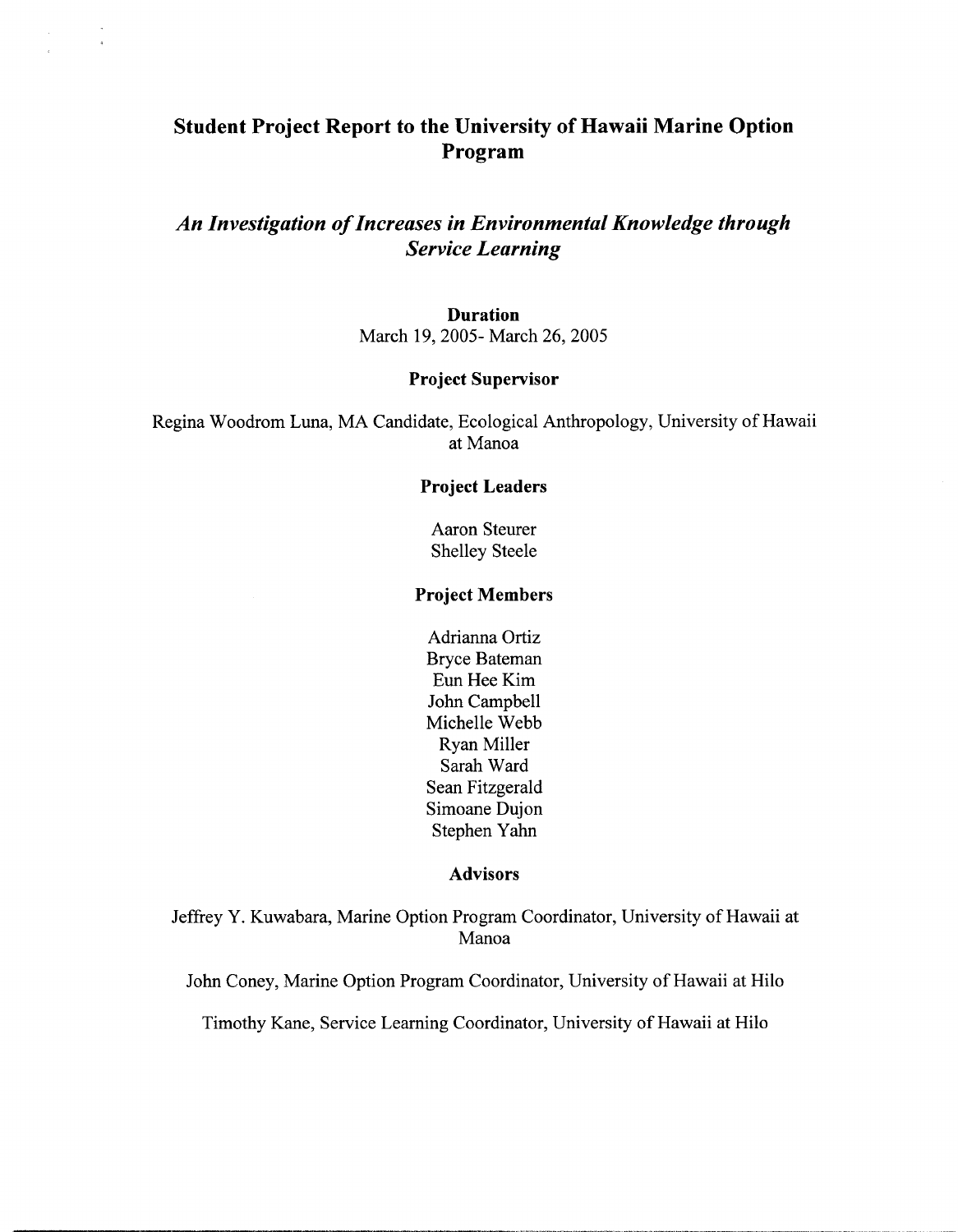## **Contents of Project Report**

**Introduction:**  Summary of project

## **Methods and Materials:**

Break Through Adventures Background Information Trip Planning Leadership and Design Itinerary Service Activity Marine Science Education: Service and Cultural Learning Activities

#### **Results:**

 $\mathcal{L}$ 

Assessment of Environmental Knowledge Gained

## **Conclusion:**

Evaluation of what was Learned

**Project Personnel:**  Aaron Steurer and Shelley Steele

## **Appendices:**

Photo Documentation of Activities Personal Assessment Surveys of Participants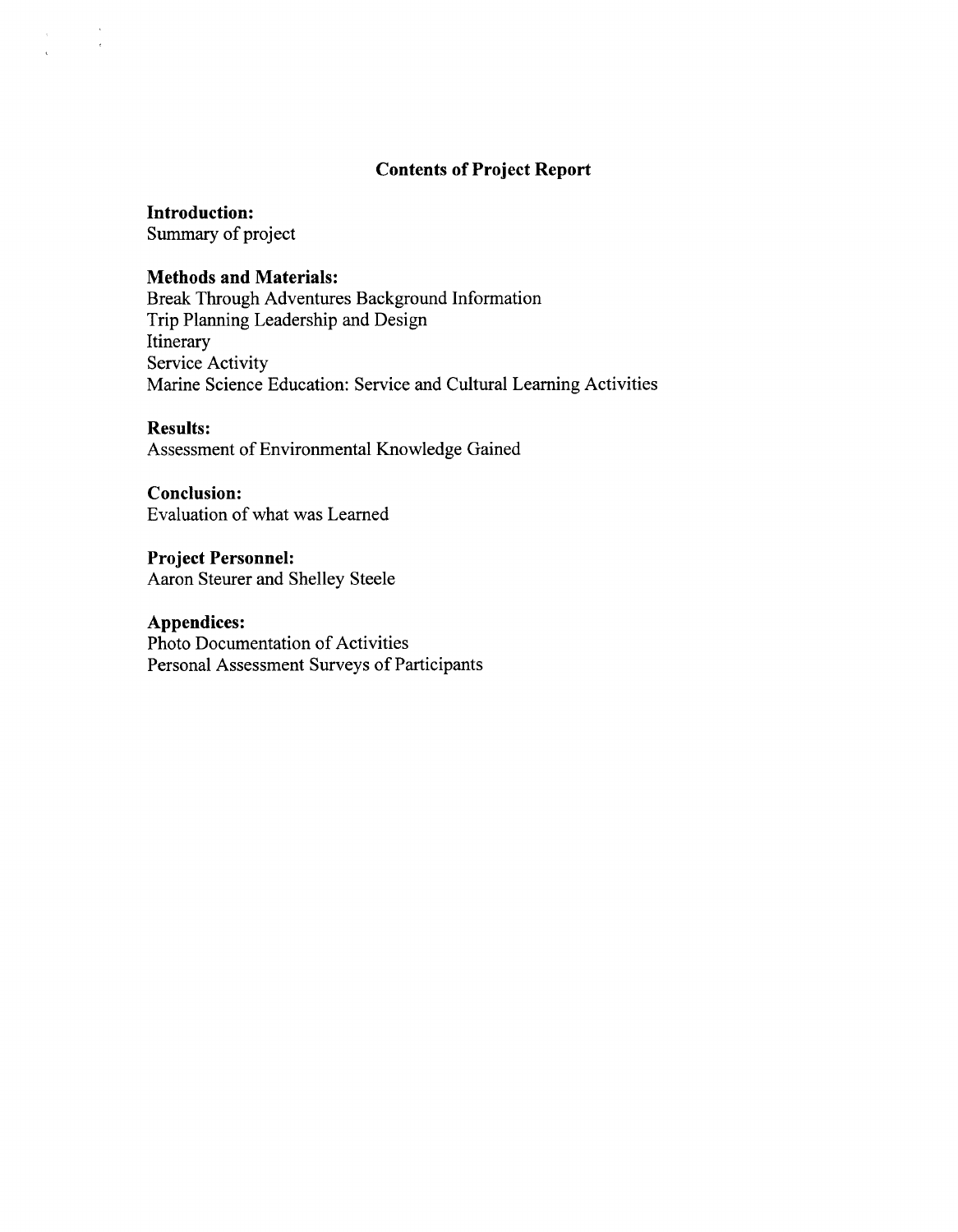#### **Introduction**

Throughout the school year of 2004-2005 Break Through Adventures student leaders and project coordinators Aaron Steurer and Shelley Steele prepared and made arrangements for 10 UHH student volunteers to travel to the island of Oahu and participate in a study by Regina Luna of UHM conducting surveys of people and places to gather data about beliefs and attitudes about sea turtles as a pilot study on Human and Sea Turtle Interaction in the State of Hawaii. Students also participated in a variety of service learning and cultural learning experiences prior to and during the duration of the Break Through Adventures environmental service alternative spring break trip.

Student volunteers were selected through an application and interview process in the fall semester of 2005 to participate in this project for BTA (Break Through Adventures). Aaron Steurer and Shelley Steele coordinated the selection process with the assistance of project advisors, as an alternative spring break environmental service learning project. All student leaders and volunteers participated in mandatory trainings for cultural diversity and conflict resolution, first aid and safety, as well as environmental stewardship and service prior to service project.

Funding for this project was provided through the University of Hawaii at Hilo Service Learning Department, the Research Corporation of the University of Hawaii, as well as student hndraising and participant fees. Housing was provided by the Wesley Foundation on Oahu and transportation by the University of Hawaii at Manoa.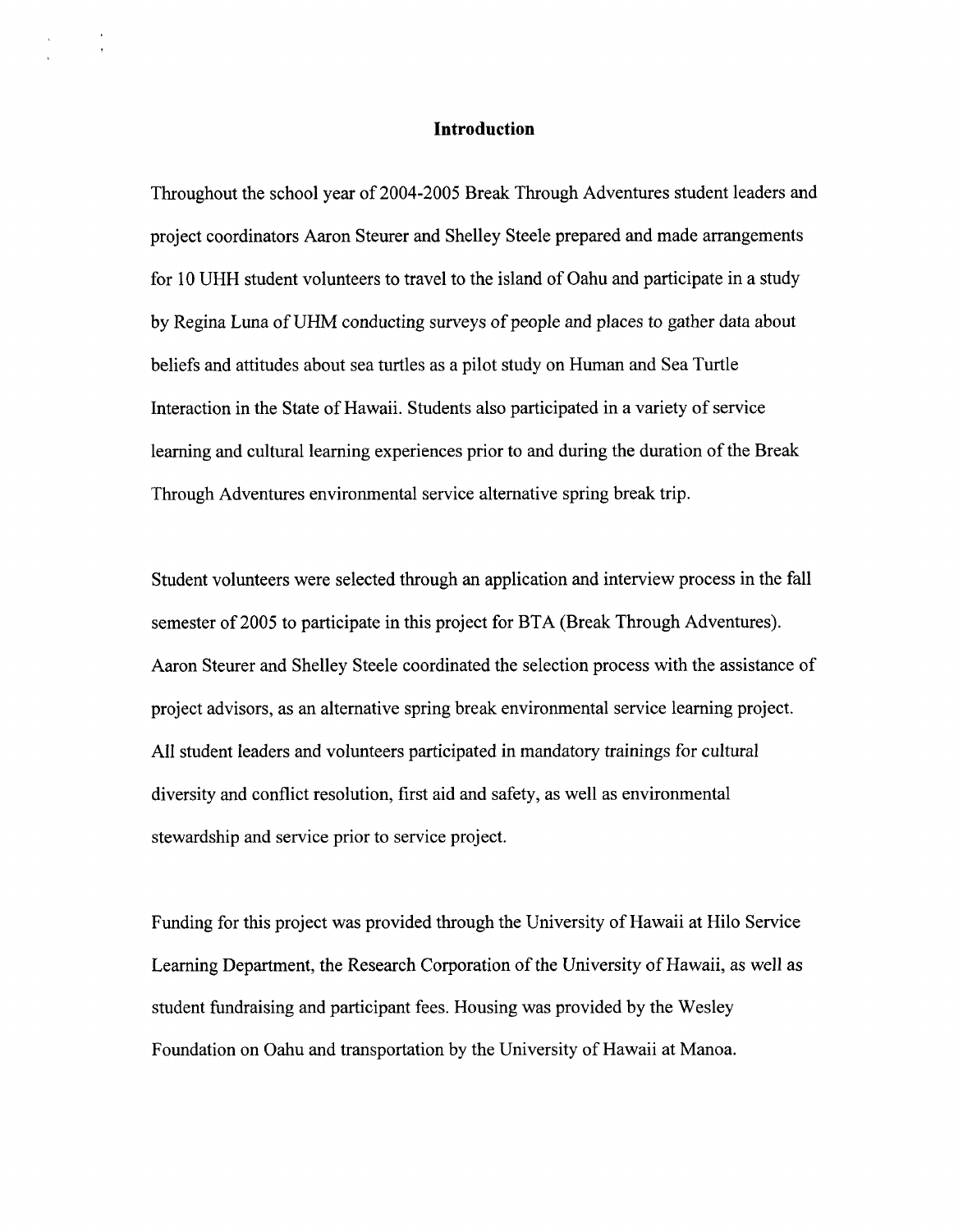## **Methods and Materials**

#### *Break Through Adventures Background Information*

Break Through Adventures is a service learning program that gives students at the University of Hawaii at Hilo the opportunity to participate in environmental service projects throughout the state if Hawaii. The mission and values of Break Through Adventures are as follows:

#### Mission

To offer alcohol and other drug-free Service-Learning eco-adventures to the diverse population of the UH system, in order to promote empowered citizenship, environmental sustainability, and an appreciation for the Hawaiian culture.

#### Values

- 1. Integrity
- 2. Respect
- 3. Ohana
- 4. Diversity
- 5. Empowered Citizenship
- 6. Service- Learning
- 7. Eco- Adventure
- 8. Alcohol and Other Drug- Free
- 9. Hawaiian/Polynesian Culture
- 10. Sustainability

## *Trip Planning Leadership and Design*

Trip leaders worked closely with the project supervisor and advisors to make all logistical arrangements for efficient and productive coordination of project including preparing budgets and securing financial resources, making sure housing, food and air/ ground transportation needs were met, preparing itinerary of service and learning activities, selecting project members, conducting and monitoring attendance of mandatory pre service trainings and monthly meetings with project members and leading reflection activities during and after the project. Aaron Steurer and Shelley Steele also participated in a Leadership and Service Training with all BTA student leaders with the Kahoolawe Island Restoration Commission prior to trip and were First Aid/CPR certified to help ensure the safety of all project members during the project.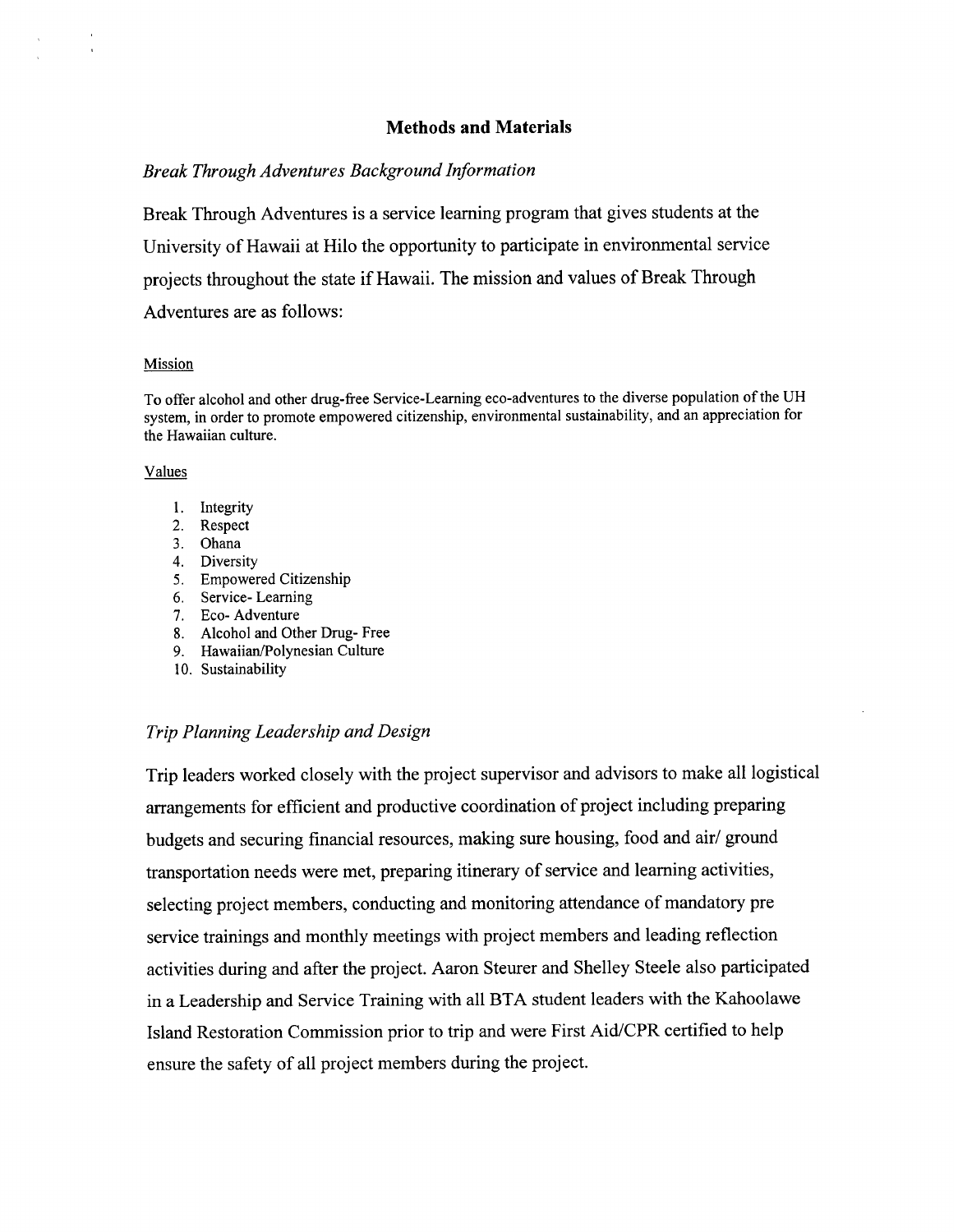## *Itinerary*

A period of 24 hours of direct environmental service and project training during the week of spring break in 2005 was volunteered by each participant. As a group a total of 288 hours of direct service was performed. The following itinerary includes time for project training, direct service, travel to project location and survey sites, service and cultural learning activities, as well as group meetings and fun team building activities.

## **Saturday March 19,2005**

8am-5pm Air and ground travel from Hilo to Honolulu 5pm-6pm Group meeting and reflection on team dynamics

## **Sunday March 20,2005**

8am-5pm Island Orientation and trip to USS Arizona Memorial at Pearl Harbor 5pm-6m Group meeting and reflection on expectations

## **Monday March 21,2005**

8am -12pm Green Sea Turtle biology and survey conduction training with Regina Luna 12pm -5pm N. Shore Laniakea Sea Turtle foraging ground Interview Questionnaire 5pm- 6pm Group meeting and reflection on environmental service

## **Tuesday March 22,2005**

8am-3pm Haleiwa shops significant honu merchandise survey and interviews of managers and owners 3pm-6pm Dole Pineapple Plantation and Pali Lookout

## **Wednesday March 23,2005**

8am- 4pm **N.** Shore Laniakea Sea Turtle foraging ground Interview Questionnaire 4pm-1 Opm Polynesian Cultural Center Luau and Coral Reef Adventure IMAX

## **Thursday March 24,2005**

5arn-8am Fish Auction 8am-4pm Waianae parking lot survey 4pm-8pm Group Appreciation Bar BQ

## **Friday March 25,2005**

8am-2pm Tour of HIMB at Coconut Island 5pm-6pm Group meeting and reflection on things learned about the environment

## **Saturday March 26,2005**

8am- 12pm Travel from Honolulu to Hilo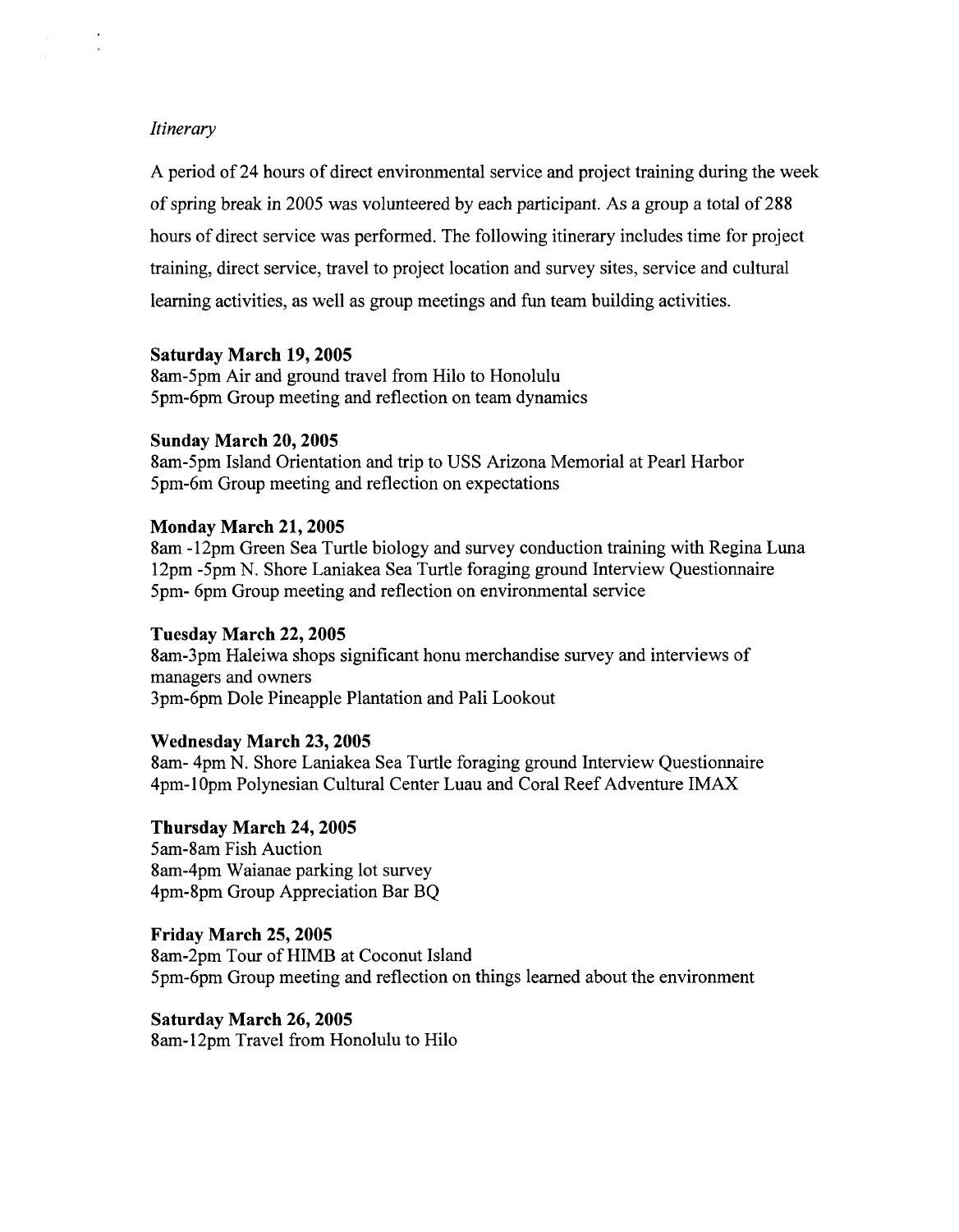## *Service Activity*

As a part of a pilot study on human and sea turtle interaction in the state of Hawaii by Regina Woodrom Luna, BTA members conducted surveys of individuals, businesses with turtle merchandise and vehicles with significant sea turtle emblems. This study of the global significance of the Sea Turtle is a part of Regina Luna's MA program in the field of Ecological Anthropology at the University of Hawaii at Manoa. The objective of her study is to learn what beliefs make sea turtles so special to some people and the significance of this project is that it will contribute to the understanding of human and sea turtle interactions in the state of Hawaii. This study will be used in marine conservation programs and could potentially be used as a resource for legislators when making regulations on sea turtle and human interactions.

Surveys were conducted in groups of two student volunteers; with 12 participants we had 6 groups conducting surveys. Approximately two surveys were conducted per hour when doing individual surveys of beliefs and attitudes, five per hour when surveying businesses with significant sea turtle merchandise, and 45 vehicles surveyed per hour for documentation of sea turtle decals.

- Approximately 108 individual surveys of beliefs and attitudes were conducted in a period of nine hours of direct service.
- Approximately 150 businesses with significant sea turtle merchandise were surveyed in a period of five hours of direct service.
- Approximately 1620 vehicles were surveyed in a period of six hours of direct service.

## *Marine Science and Education: Service and Cultural Learning Activities*

- Hawaii Institute of Marine Biology facilities and grounds tour on Coconut Island
- Coral Reef Adventure IMAX at the Polynesian Cultural Center
- Fish Auction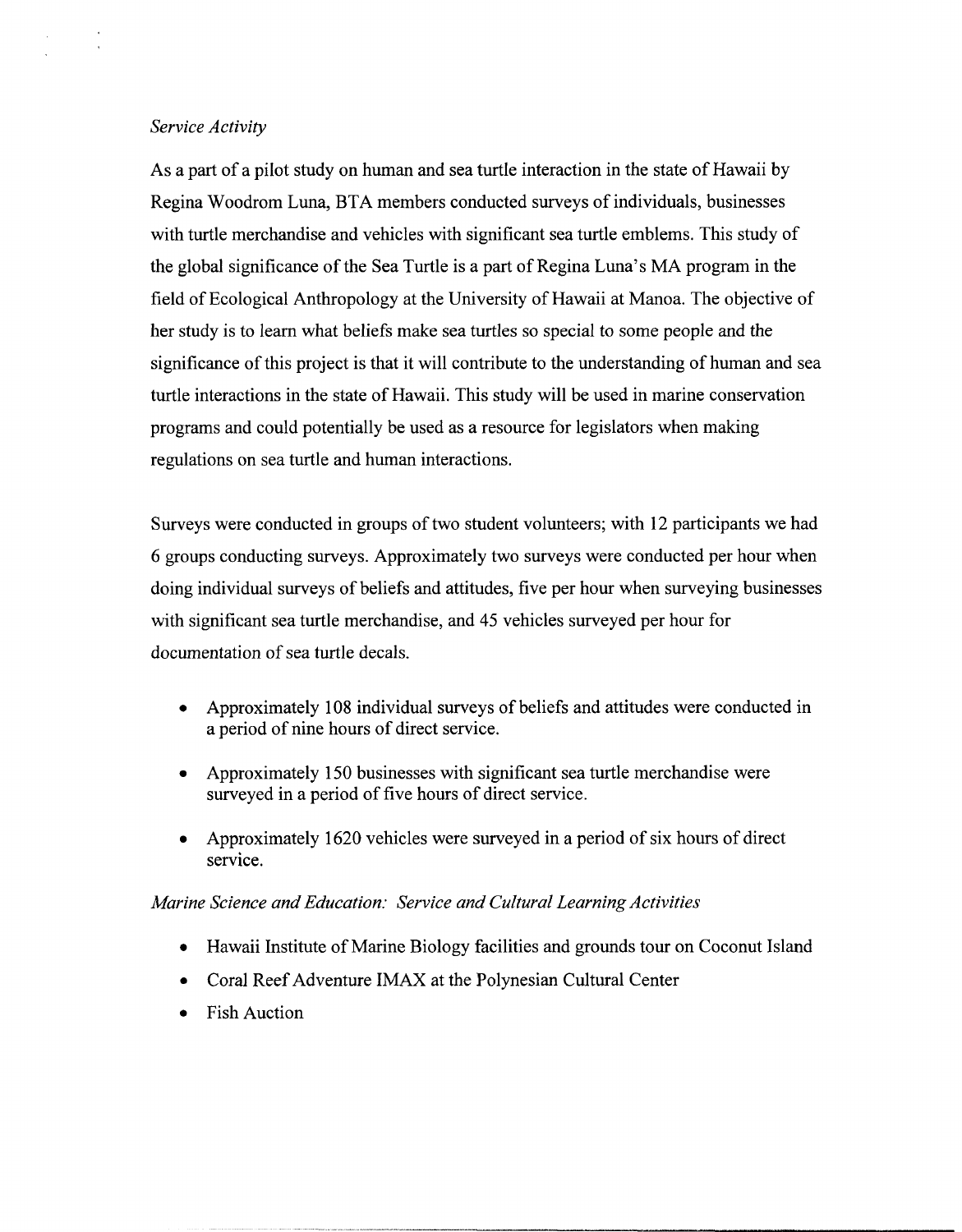#### **Results**

Assessments of environmental knowledge gained by participants during this experience were made through the conduction of individual written reflections as well as a group reflection and activity following a week of marine science education and environmental service activities. Students completed anonymous reflections as an assessment tool for knowledge of things learned about the environment after the service learning experience. The goal of this project was to educate students about Hawaii's unique marine environment and empower students to make a difference through participation in environmental service learning activities. After returning to Hilo all Break Through Adventure student volunteers were recognized with a final group reflection and awards activity and slideshow.

#### **Conclusion**

Through this experience project leaders Aaron Steurer and Shelley Steele learned valuable insights into trip planning and leadership, marine science education and research, environmental service and stewardship, Hawaiian culture and also the importance of the reflection process in service learning. We believe that the participants had a meaningful and in some cases transformational experience during this service learning experience. As can be assessed from individual and group environmental reflections there was in increase in students' environmental knowledge and changes in awareness and attitudes towards environmental issues and how individuals can make a positive impact on the environment by becoming more active and responsible citizens.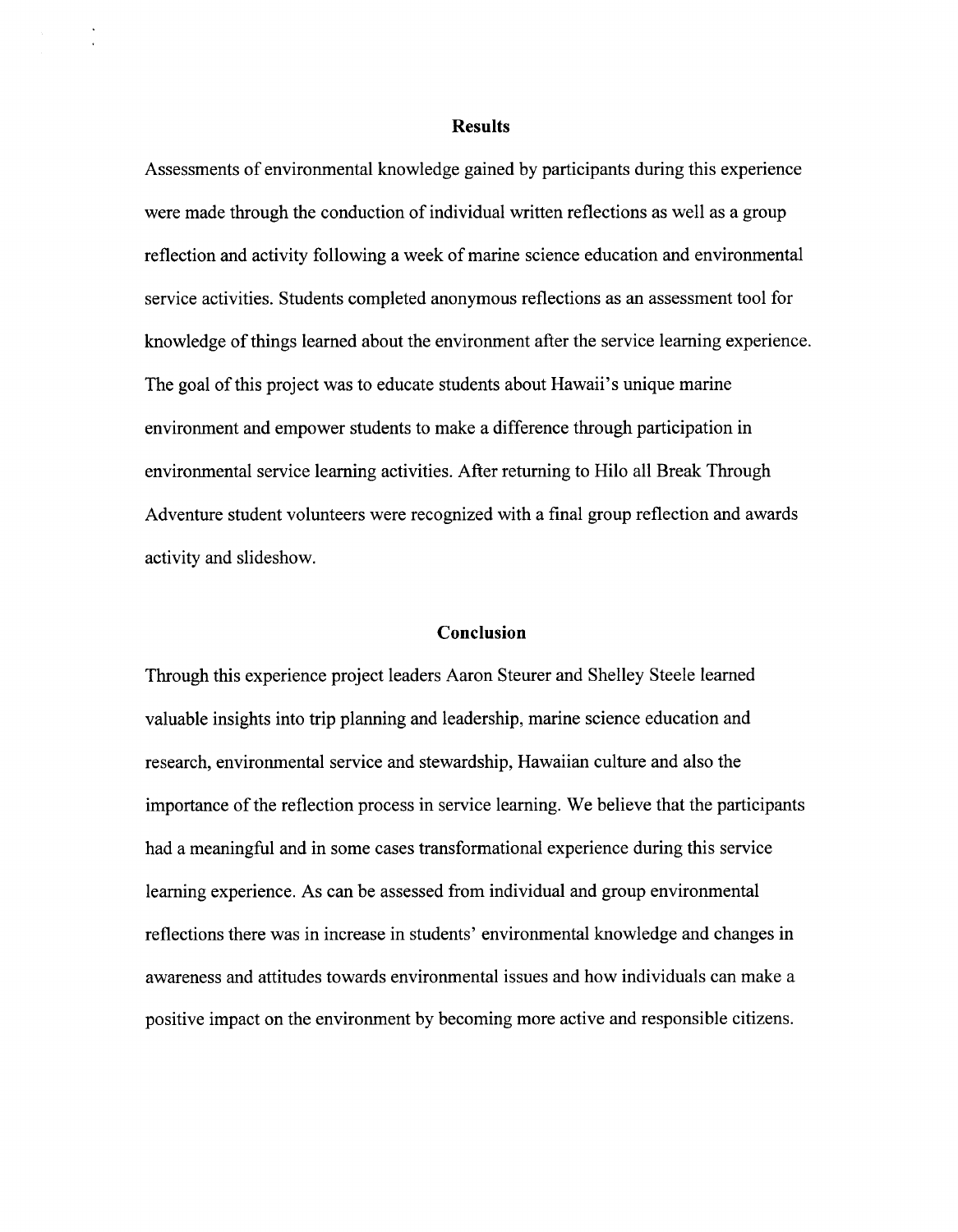## **Project Personnel: Aaron Steurer**

## **Personal Data**

 $\bar{z}$ 

- Aaron C. Steurer  $\bullet$
- $\bullet$ Hokulani St, Hilo, HI 96720
- $\bullet$ Male
- Born February 9, 1982, Kansas City, Kansas  $\bullet$

## **Post- High School Academic Background**

 $\bullet$ 2000-2005 University of Hawaii at Hilo, Hawaii; Bachelor of Arts Liberal Studies: Recreation Management

#### **Coursework and Grades Relevant to Proposed Proiect**

- $\bullet$ Education 3 10: Introduction to Education (A)
- Marine Science 100: Marine Option Program Seminar (CR)  $\bullet$
- Marine Science 201/201L: Oceanography/ Oceanography Lab  $\bullet$
- Marine Biology and Marine Biology Lab  $\bullet$
- Marine Statistics  $\bullet$
- QUEST  $\bullet$

## **Experience Relevant to Proposed Proiect**

- CPR/First Aid Certified
- Certified Scientific Diver
- $\bullet$ September 2003- May 2005: UHH Break Through Adventures Volunteer and Student Leader
- August 2003- May 2005 Volunteer Experience: Kahoolawe Island Restoration Commission, MOP  $\bullet$ Turtle Tagging, US Fish and Wildlife wetlands restoration and turtle fence maintenance on Maui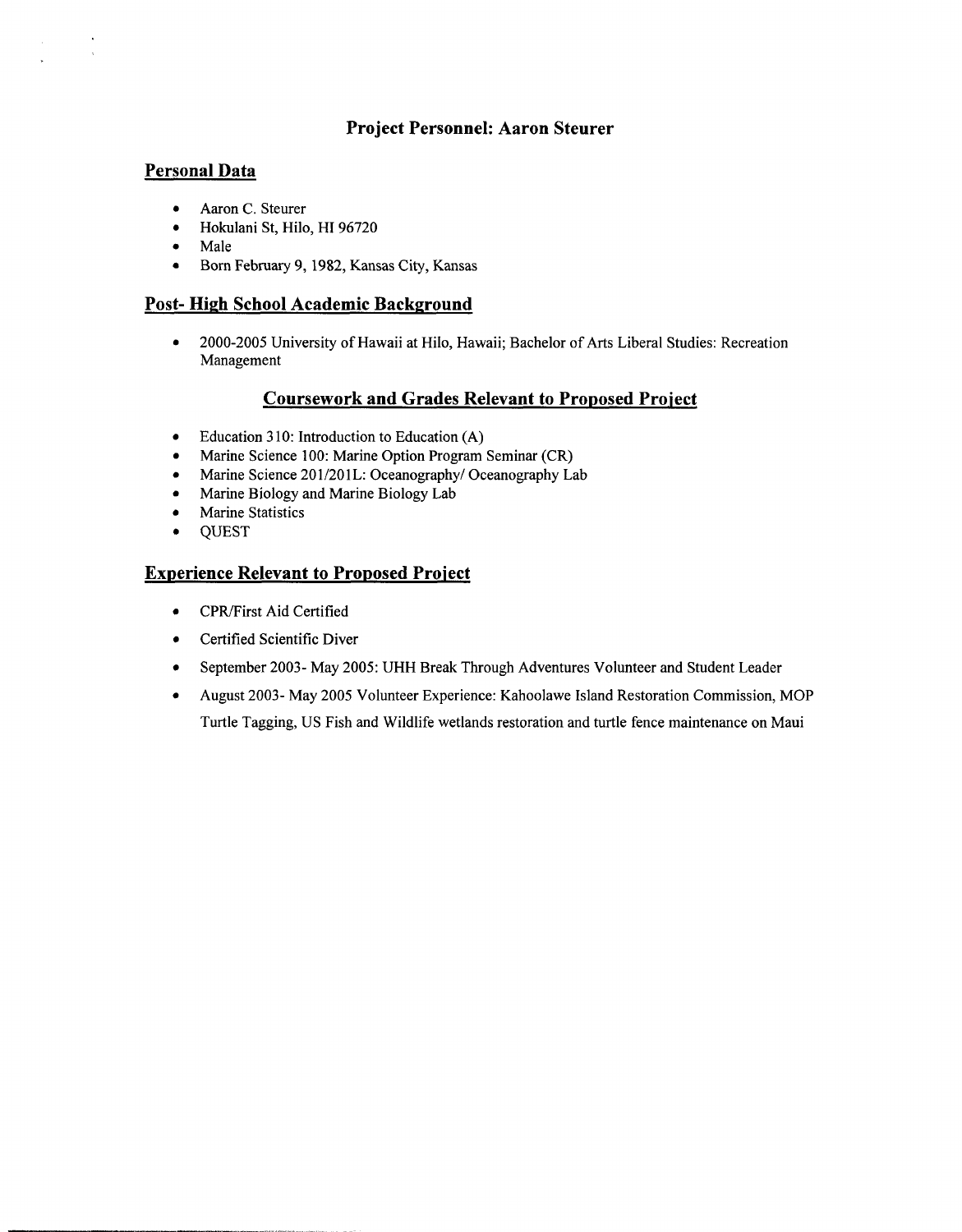## **Project Personnel: Shelley Steele**

## **Personal Data**

- Shelley A. Steele  $\bullet$
- PO Box 6756, Kamuela, HI 96743  $\bullet$
- $\bullet$ Female
- Born October 29,1979, Oklahoma City, Oklahoma

## **Post- High School Academic Background**

- 2003-2005 University of Hawaii at Hilo, Hawaii; Bachelor of Arts Liberal Studies: Environmental  $\bullet$ Education
- 1999-2001 Oklahoma City Community College, Oklahoma; Associates of Arts Diversified  $\bullet$ Studies: Child Development

## **Coursework and Grades Relevant to Proposed Proiect**

- Anthropology 3 15: Ecological Anthropology (B)
- Biology 156 and 156L: Natural History and Conservation of the Hawaiian Islands Biology 156 (B+) Biology 156L (A-)
- Education 3 10: Introduction to Education (A)
- Education 3 14: Educational Media and Technology (A)
- Education 350: Developmental Concepts of Learning (A)
- Education 4948: Science for Elementary Teachers (A)  $\bullet$
- $\bullet$ Geography 328: Cultural Geography (A)
- Geography 494: Environmental Impact Statement (A)  $\bullet$
- Geography 387: Literature of the Environment (A)
- Geology 100: Environmental Geology (A)
- Marine Science 100: Marine Option Program Seminar (CR)  $\bullet$
- Marine Science 201: Oceanography (B)
- Marine Science 282: Global Change (C+)
- Marine Science 434: Teaching Marine Science (A-)
- Natural Resources 410: Fundamentals of Environmental Education **(A)**

## **Experience Relevant to Proposed Proiect**

September 2003- May 2005: Program Coordinator for UHH Break Through Adventures

October 2001- May 2005 Volunteer Experience: Over 4,000 hours through a variety of projects in 7 states including two ten month terms of service through Americorps, Earth Day Fair Exhibitor Chair, Get the Drift and Bag It Beach Clean Up, Kahoolawe Island Restoration Commission, Mokupapapaa Coral Reef Discovery Center evening tide pool program design, MOP Turtle Tagging, South Point Beach Clean Up, UHH Student Service Corps leader and volunteer, US Fish and Wildlife wetlands restoration and turtle fence maintenance on Maui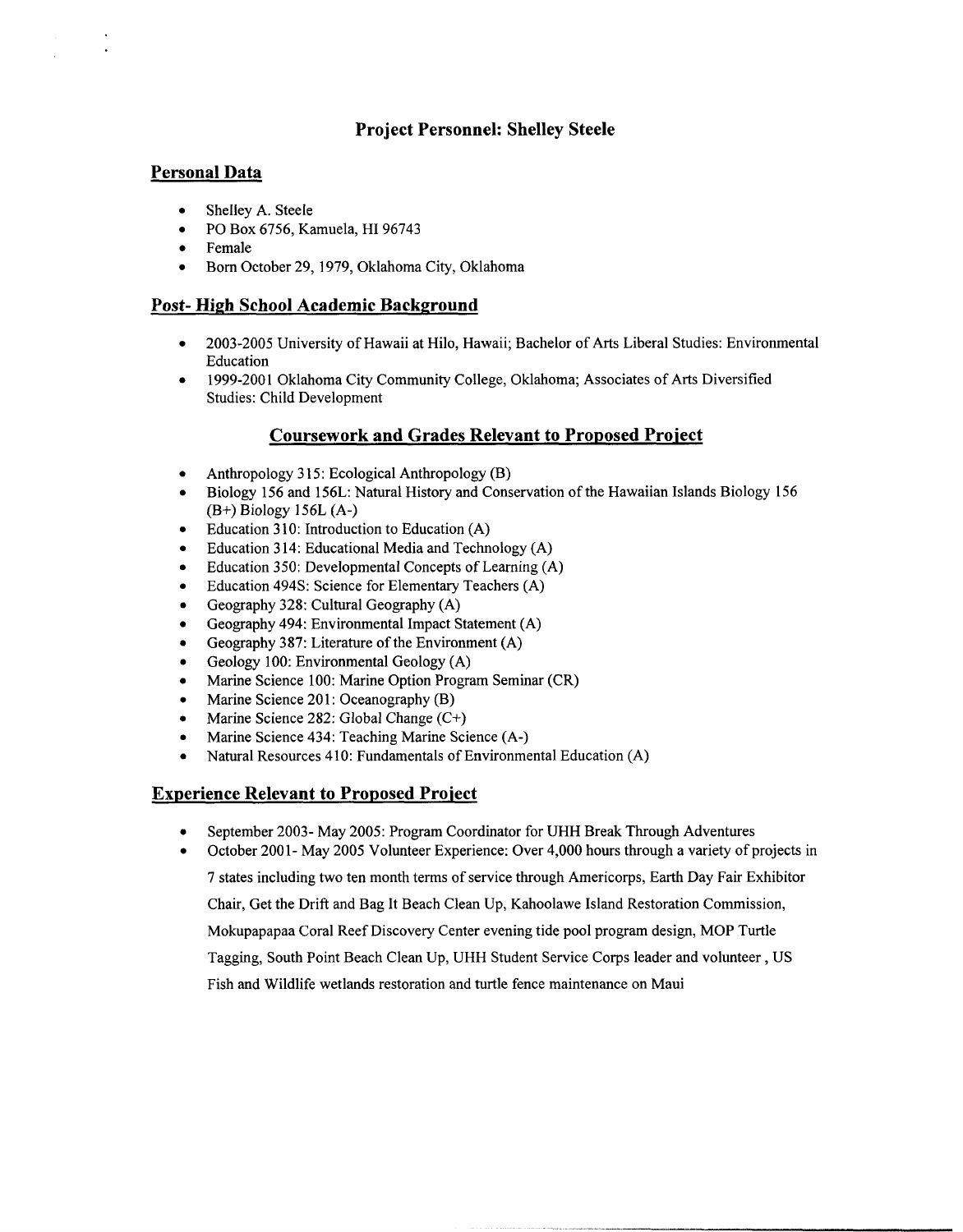# **Photo Documentation of Activities:**

 $\overline{a}$ 



*Student Participants at the Polynesian Cultural Center* 



*Green Sea Turtle at Laniakea* 



*Oahu Fish Auction Coconut Island* 

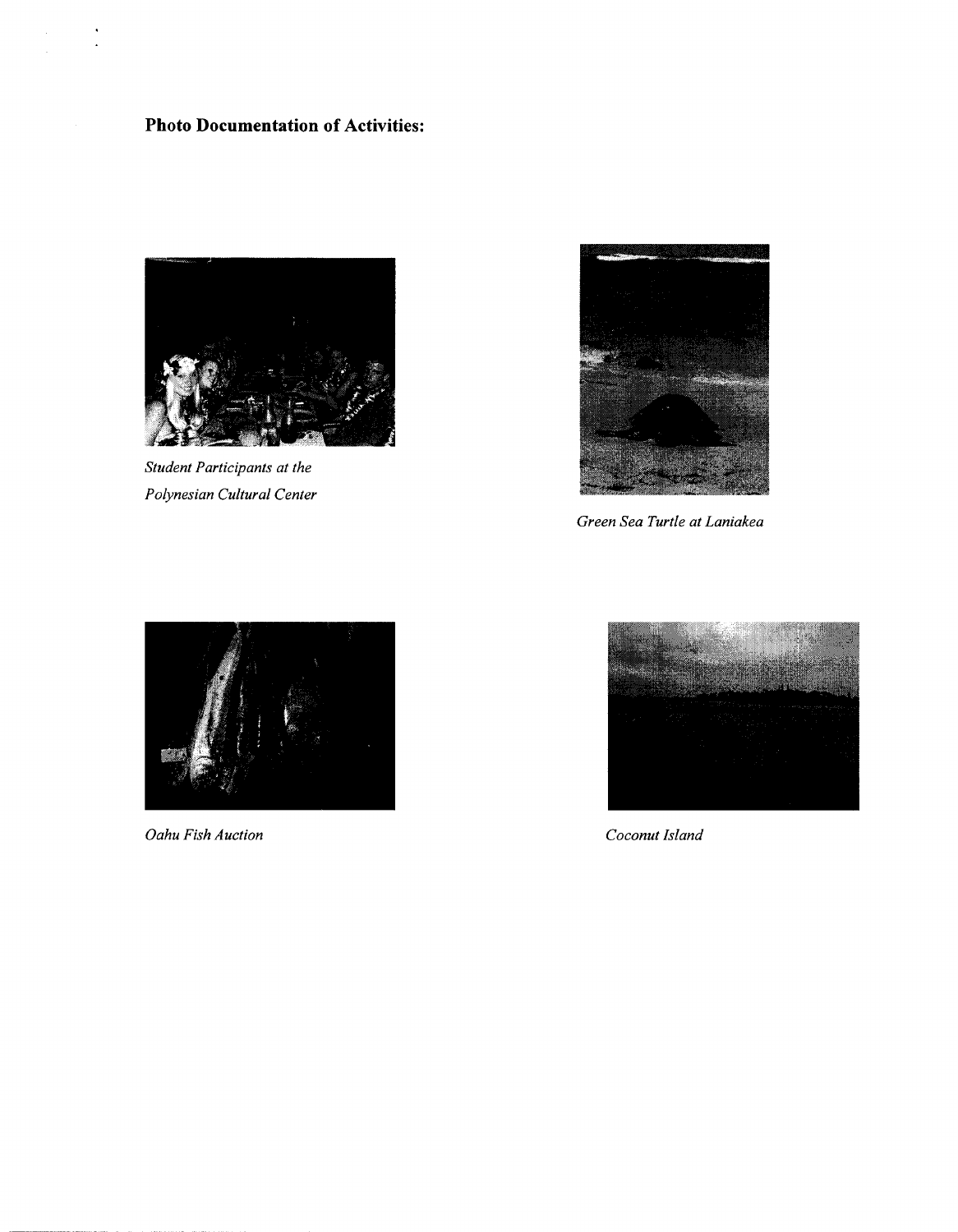Aaron Steurer Marine Option Program Statement of Learning Spring 2006

The Marine Options Program (MOP) offers a variety of unique and constructive educational experiences not only exclusive to Hawaii, but also to issues that occur around the world. Upon completion of the program, not only was my knowledge expanded, but my enthusiasm to contribute and lend a helpful hand in sustaining the natural beauty of the environment, especially Hawaii's, was also increased. MOP opened my eyes to what really goes on in the oceans around the world and especially here in Hawaii.

Some of the discussions in the seminar class discussed such issues as Marine Life Conservation Districts like Wai Opae, Hawaii's endangered, invasive, and introduced species, cruise ships and modern whaling, the North West Hawaiian Islands and issues such as the Arctic National Wildlife Refuge (ANWR) debates. Not only is it beneficial to have discussions about current affairs, but to have a class specific to environmental issues that occur in your surroundings. It gives the opportunity to both students as well as community members to gain awareness in growing concerns around their areas. Then people, like myself, can take action and help the environment in which we inhabit.

Not only was MOP an intriguing class to attend, it also led to an assortment of accomplishments for me. I gained my scientific divers certification through QUEST, received an exclusive tour of Coconut Island on Oahu, compiled surveys about the global significance of the green see turtle, and best of all, the opportunity to star in the John Coney Band! Upon completion of the MOP program, I gained knowledge in a variety of issues not only local to Hawaii, but concerns that frequent around the globe. I enjoyed these opportunities and experiences that MOP gave me and plan to use them in contributing to the preservation of the marine environment the best I can. In my current situation, I have the opportunity to educate people that visit the Fairmont Orchid about the marine environment and the sea life here in Hawaii, and my ultimate goal I obtained from MOP is that no matter where I am, I can share my knowledge of what I learned from the Marine Options Program.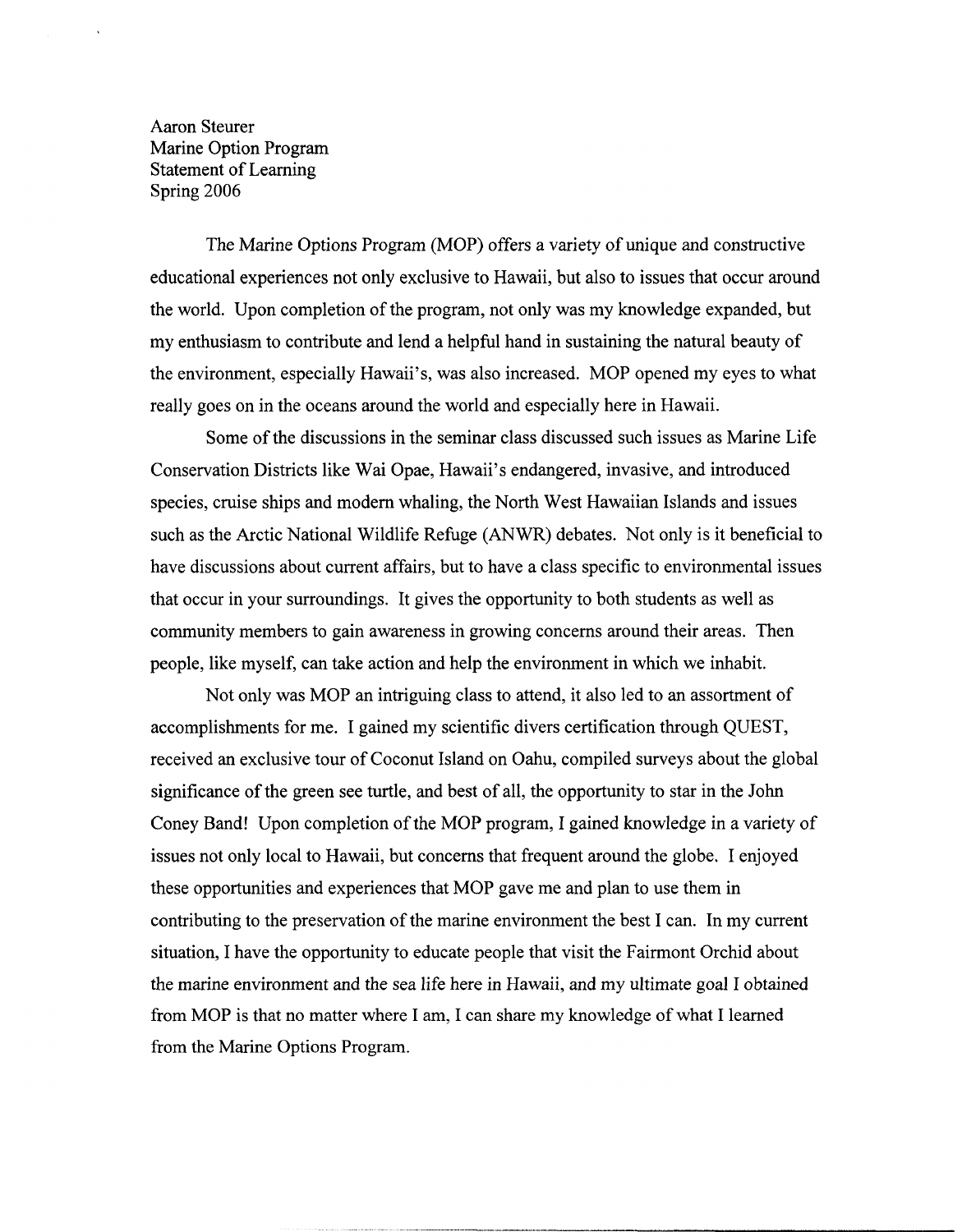Shelley Steele Marine Option Program Statement of Learning Spring 2006

As a Marine Option Program (MOP) student I learned about Hawaii's unique coastal habitats and inhabitants. Through hands on projects and engaging learning experiences I gained skills and knowledge that have been very helpful in my pursuing opportunities involved with Marine Science Education. I enjoyed many activities such as helping out with the design of an evening tide pool educational program at Mokupapapaa Coral Reef Discovery Center (CRDC), attending public meetings for fishing regulations in the Northwestern Hawaiian Islands (NWHI), participating in Green Sea Turtle tagging at Punaluu beach, co-coordinating an environmental service project doing surveys about the global significance of the green sea turtle, and touring Coconut Island to learn more about research projects in Marine Biology.

MOP helped prepare me for teaching about the marine environment through the variety of experiences it offered including MOP seminar, interdisciplinary coursework, and hands on projects. MOP was also a model for me in developing an environmental education liberal arts degree and was an important part of my marine science education at UHH. The experience of learning about the ocean and the things that live in it while being able to explore the marine environment in MOP gave me an increased awareness of the significance of marine ecosystems to the global environment. Participation in MOP has led me to a career in marine science conservation education and a given me a life long appreciation for the world's oceans.

MOP helped me to achieve my goals of becoming an informal educator and inspired me to concentrate on Marine Science in particular. I am presently using some of the skills I learned as a MOP student as an education specialist at a dolphin interaction facility located on the Big Island of Hawaii teaching people of all ages about the marine environment. I really enjoyed participating in MOP activities and I plan to further my education into graduate studies focusing on marine science and environmental education.